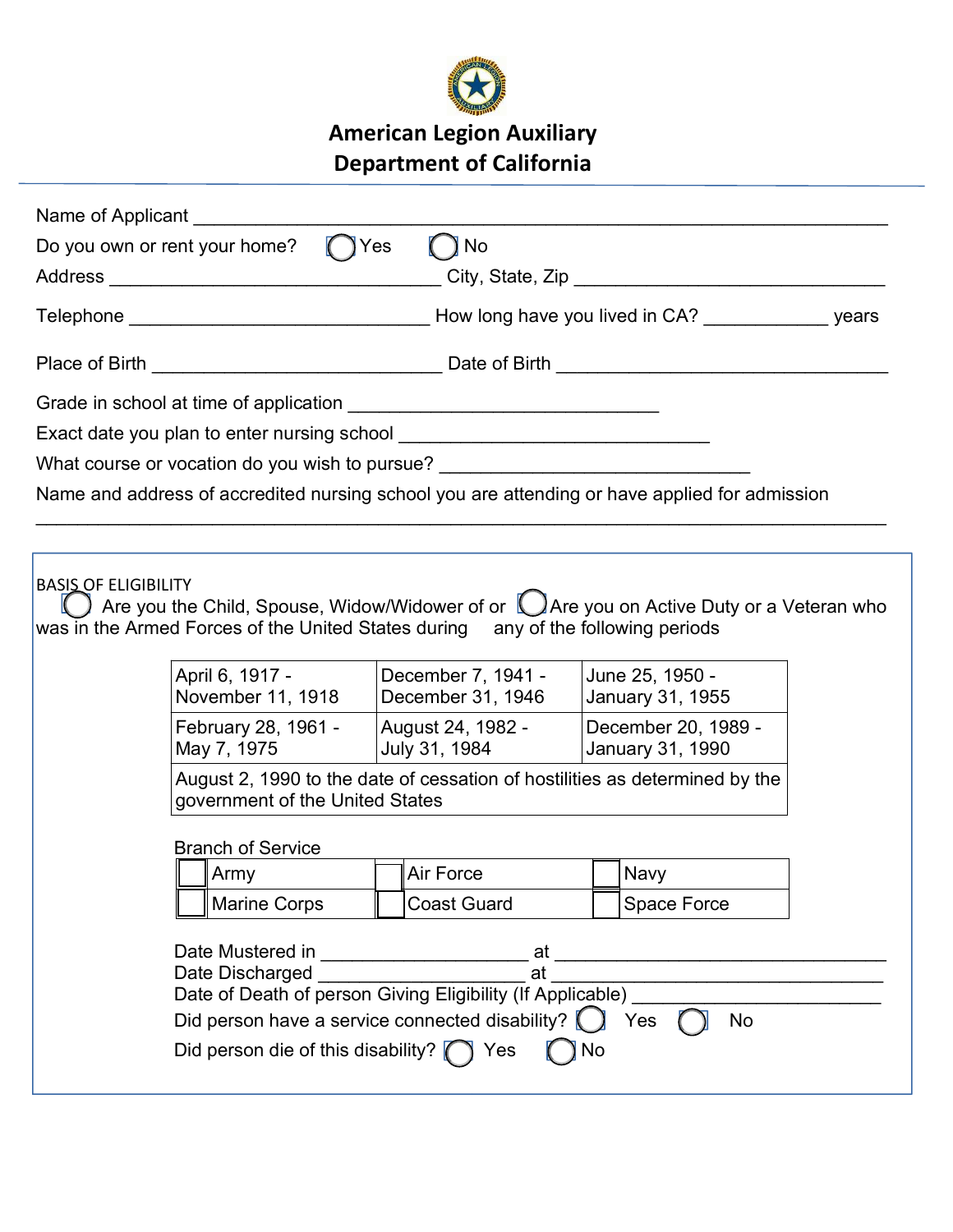Spouse or parental information, (if you are under 18) if applicable: Name and ages of children living at home, if any

| Name<br>Address                                                                         |                        |
|-----------------------------------------------------------------------------------------|------------------------|
| <b>Occupation Business Address</b>                                                      |                        |
| Are you receiving aid from: Ves Mo Veterans' Welfare Board? Thes                        | $\bigcup$ $\bigcup$ No |
| Government Insurance Compensation? TYes T No                                            |                        |
| S.R.A. (Servicemen's Readjustment Allotment? no Yes no No                               |                        |
| State Educational Aid? (State Mo                                                        |                        |
| Have you completed any other scholarship applications for your education? $\bigcap$ Yes | ] No                   |
| If granted, what would the amount be?                                                   |                        |

| <b>APPLICANT'S ANTICIPATED ANNUAL REVENUE:</b>                      |          |  |  |  |
|---------------------------------------------------------------------|----------|--|--|--|
| Cash on Hand                                                        | \$sdfsaf |  |  |  |
| Net earnings during the semester                                    |          |  |  |  |
| Working for board                                                   |          |  |  |  |
| Working for room                                                    |          |  |  |  |
| Assistance from parents/guardians                                   |          |  |  |  |
| Assistance from university/college                                  |          |  |  |  |
| Loan, gift or scholarship (not including American Legion Auxiliary) |          |  |  |  |
| Advance from other source                                           |          |  |  |  |
| <b>APPLICANT'S ANTICIPATED SCHOOL YEAR EXPENSES:</b>                |          |  |  |  |
| Tuition and fees                                                    |          |  |  |  |
| Board                                                               |          |  |  |  |
| Room                                                                |          |  |  |  |
| <b>Books</b>                                                        |          |  |  |  |
| Organizations                                                       |          |  |  |  |
| Incidentals (itemize and explain)                                   |          |  |  |  |

\_\_\_\_\_\_\_\_\_\_\_\_\_\_\_\_\_\_\_\_\_\_\_\_\_\_\_\_\_\_\_\_\_\_\_\_\_\_\_\_\_\_\_\_\_\_\_\_\_\_\_\_\_\_\_\_\_\_\_\_\_\_\_\_\_\_\_\_\_\_\_\_\_\_\_\_\_\_\_\_\_\_

Have you applied for any other American Legion Auxiliary (ALA) or ALA National scholarship If yes, which one (if more than one, list all)

 $\_$  , and the contribution of the contribution of the contribution of the contribution of  $\mathcal{L}_\mathcal{A}$